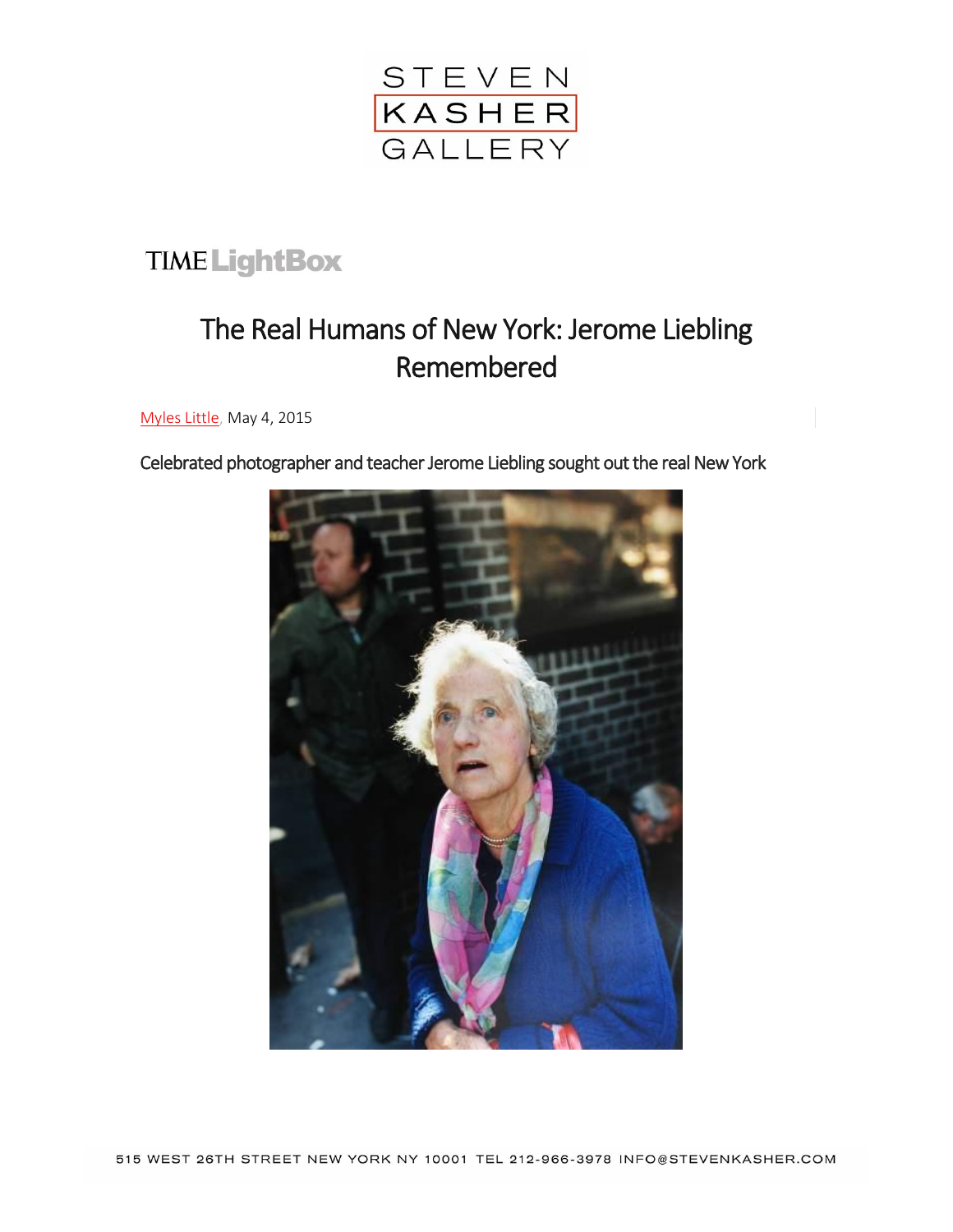

Jerome Liebling, a creator of intimate documentary photography and films who died in 2011, is remembered in a new exhibition of 50 photographs shot over 50 years in New York City.

"His parents were immigrants, and for them, America was the savior," his daughter, Rachel, tells TIME. "But he was the first generation, born poor. He didn't believe the American dream, as it was being foisted, was the truth. So he wanted to show other perspectives."

Jerry quit college to fight in World War II, a cause he believed in. But his experience, serving in the glider infantry in Europe and North Africa, was horrendous.

"They called them 'Flying Coffins'," Rachel says, "The gliders were sent in as a surprise advance element to get soldiers in behind enemy lines." The mortality rate was terrible. The gliders often "crashed, they got strafed; they're flying in and they're just being riddled by bullets and half the people are shot. I know for certain that some of his close friends were killed."

Jerry returned staunchly anti-war, and with a burning need to, [in his words](http://www.stevenkasher.com/exhibitions/jerome-liebling-brooklyn-and-other-boroughs-1946-1996), "figure out where the pain was, to show things that people wouldn't see unless I was showing them."

He hit the streets—not the tony treelined streets of the Upper East Side, but the crowded and dingy immigrant streets of the Lower East Side and working class Brooklyn.

"My sympathies have always been with the everyday people,"[Liebling said](http://www.jeromeliebling.com/), "they are the center of my photography."

So the Photo League, a band of socially progressive New York documentary photographers, was a natural fit. Liebling became one of the youngest members of this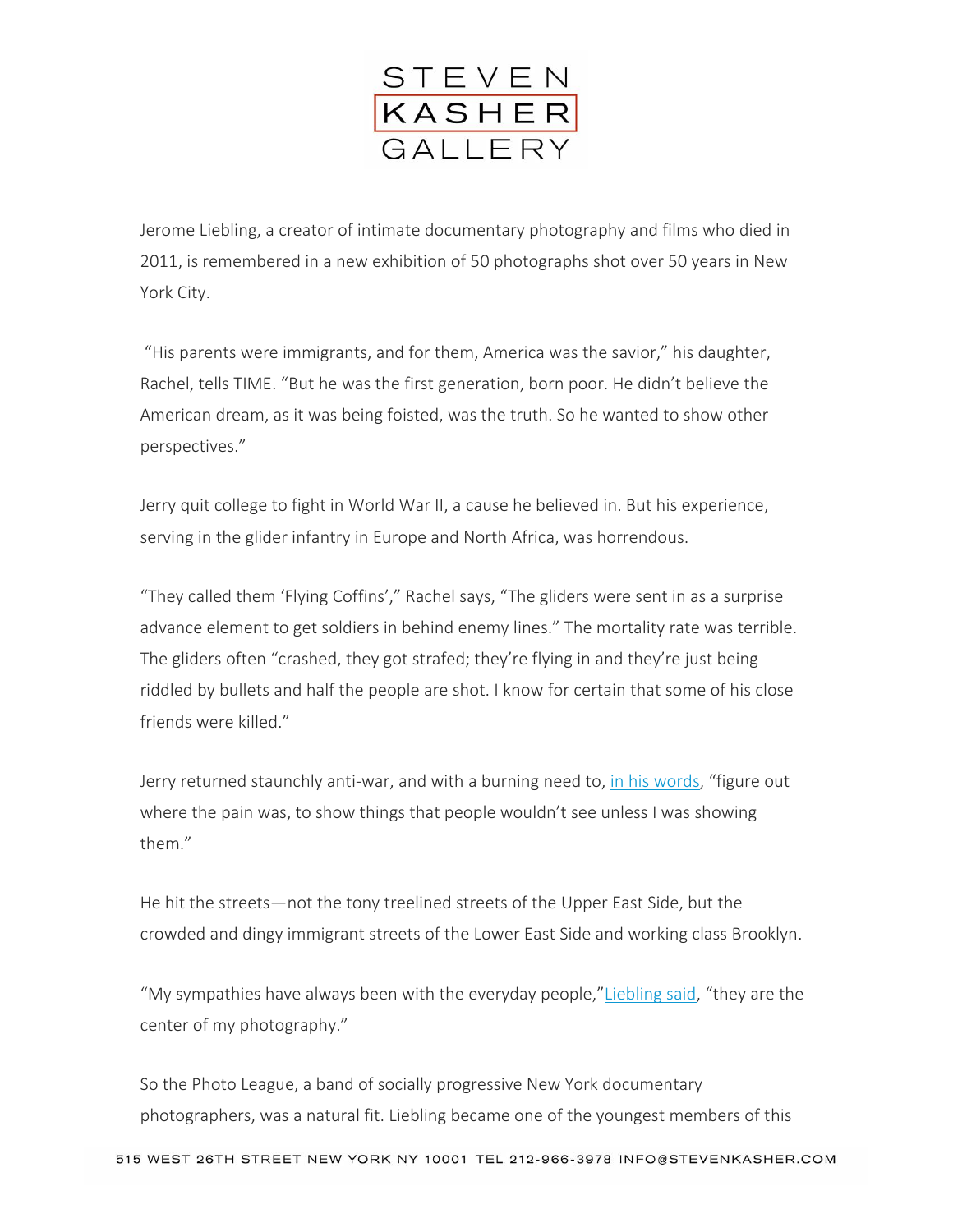

group that included photography giants such as Paul Strand, Berenice Abbott and Arthur "Weegee" Fellig.

Early in his career, Liebling tried to bring his sensibility to the world of magazines by shooting politics, but quit in frustration over what he felt were the editors' anodyne picture choices.

Instead, Liebling's skills as a teacher of photography and film, first at the University of Minnesota, then Hampshire College, supported him for decades—and inspired generations of young people.

"He wasn't a hustler, he didn't pitch himself," his daughter recalls, and yet he found great success in the museum world; his photographs are in the collections of the Museum of Modern Art, the Metropolitan Museum of Art and the J. Paul Getty Museum.

Steven Kasher, the gallery owner showing Liebling's work, says the photographer "wanted to emphasize that shattering of community through those images. If you look at the work from the late 1940s, there's much more of a sense of community: people living together, banding together, going to church, going to rallies. In that Bronx work, you see isolated people and devastated cityscapes."

In the late 1970s, Liebling began working exclusively in color—and he rediscovered the old Brooklyn he once knew. When he went to Brighton Beach, his daughter says "this feeling he had about New York, this certain vitality: he found it there. He had wondered where it had gone. It felt familiar and right to him."

You sense the world coming back from the brink in this work: streets are repopulated with life and color. Most memorable are the old ladies he came across: decked out in cateye sunglasses, big hair and fur coats, they are genuine New York characters.